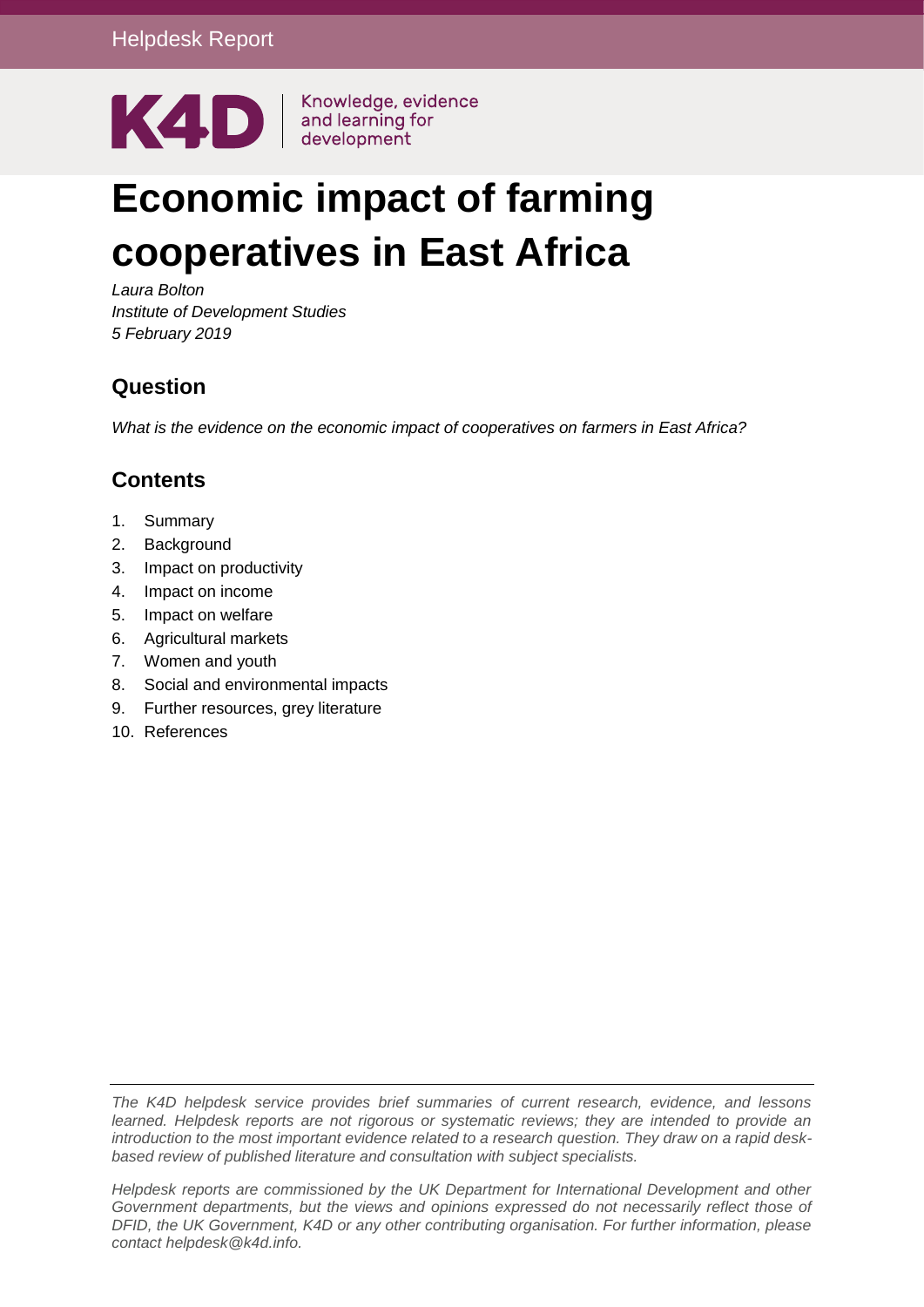# <span id="page-1-0"></span>**1. Summary**

This report identified evidence on the economic impacts of agricultural cooperatives in Ethiopia, Kenya, Rwanda, Tanzania and Uganda. Economic impacts focussed on are yield, productivity and income. Some evidence on social impacts is also included.

Evidence on productivity in Ethiopia was identified. Two reports identified higher use of technology and productive inputs such as fertilisers resulting in higher output levels (Abate et al., 2014; Abebaw & Haile, 2013). Agricultural intensification such as this has been found to improve food security. Research comparing production of milk between cooperative and non-cooperative enterprises in Ethiopia found cooperatives to be more productive, but that quality was lower (Francesconi & Ruben, 2012). Cooperatives may encourage inputs and intensive practices which are not beneficial to production quality.

Evidence on improved incomes was mixed. Two studies in Ethiopia found cooperative farm incomes to be higher compared to non-cooperatives (Getnet & Anullo, 2012; Bernard et al., 2008). However, a study on coffee farms in Ethiopia found overall no significant difference between cooperative members and non-members (Shumeta & D'Haese, 2016). The study found that members of cooperatives who were older, had higher education levels, or larger pieces of land earned more.

Research in Kenya describes an intervention where a banana growing cooperative provided with additional benefits which, along with collective marketing, improved incomes compared to noncooperative famers (Fischer, 2012). The benefits for the farmers included access to technological innovation and extension services, which linked to higher value markets.

Analysis of income differences in agricultural cooperatives in Rwanda found significant positive effects for maize cooperatives, but not horticultural cooperatives (Verhofstadt & Maertens, 2014a). Possible explanations are that maize cooperatives have been established longer and receive more government support. There is also a difference in the way cooperatives are managed for the different products, which may lead to different results. Maize producers share land and marketing, but produce individually. Horticulture cooperatives produce collectively, which can have a negative effect on incentives to work.

Studies on welfare and wellbeing in Ethiopia (Ahmed & Mesfin, 2017) and Rwanda (Verhofstadt & Maertens, 2014b) found positive effects for farm cooperatives but again, results were not heterogeneous. Cooperative members in Ethiopia reported higher wellbeing measures if they had higher education levels, more land and fewer children.

An International Labour Organisation (ILO) report notes investigates the effects of cooperatives on women in Kenya, Tanzania and Uganda (Majurin, 2012). In some cases women had less access to cooperatives than men. However, there were benefits for women who were part of cooperatives, such as increased support from the community and greater participation in decision making. Some results show that improvement in wages was greater for female members compared to male members, as they were in higher paid clerical work rather than manual work.

One report on coffee cooperatives in Ethiopia looks at the social and environmental impacts (Mojo et al., 2015). Members reported greater levels of trust, commitment and satisfaction. However, the impacts on the environment were seen to be negative.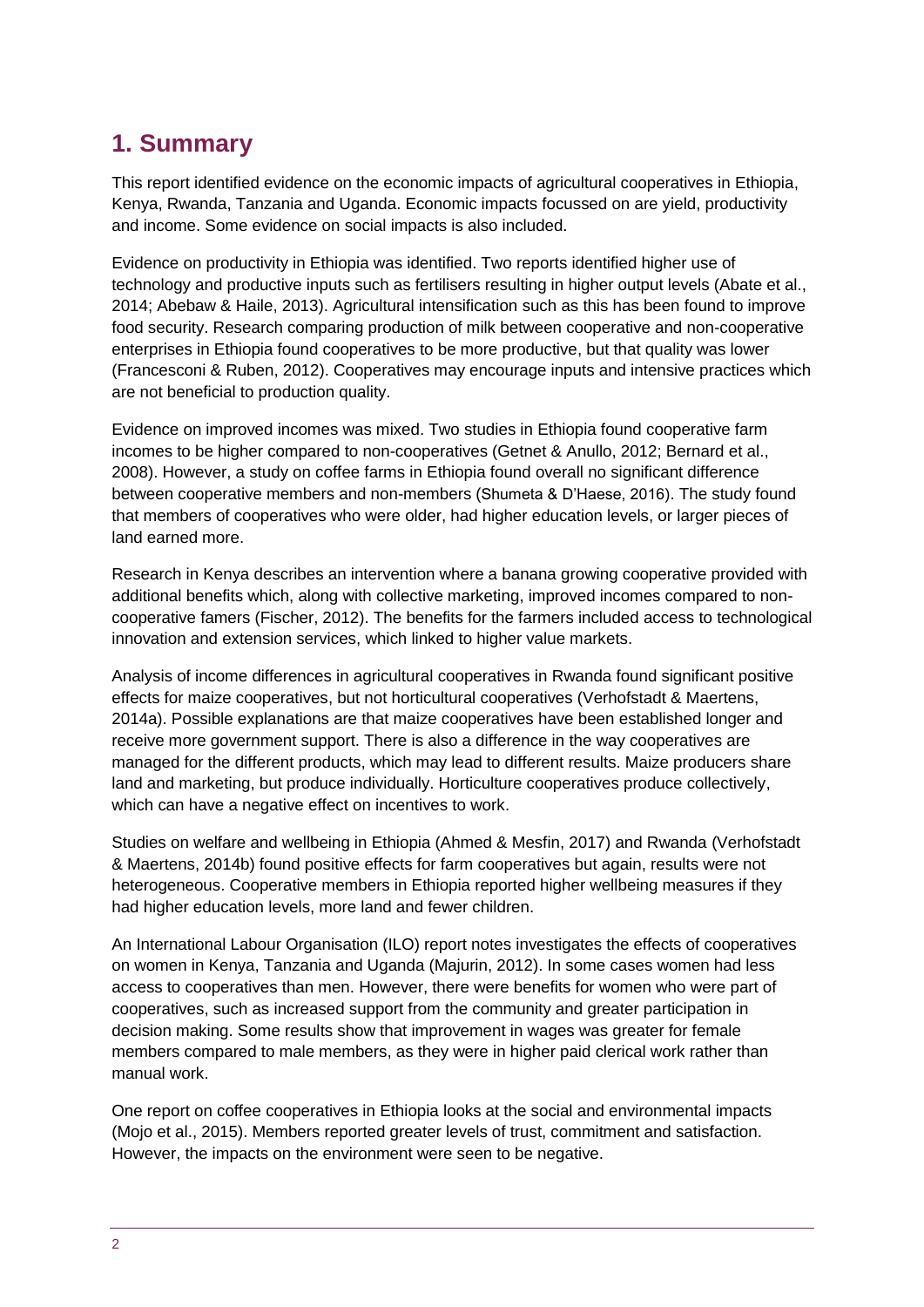Evidence for the economic benefits of cooperatives were found. However, positive results were not found for all involved and heterogeneity was often found within results. Benefits when identified were often skewed towards those with more land and higher education levels rather than the poorest. Islam et al.'s (2015) review of developing countries suggests that poorer farmers are often excluded from cooperative membership altogether. It would seem that the way a cooperative is run and the length of time a cooperative has been running also effects results. There are many different factors that affect productivity that need to be considered. Another point to note is that increased productivity may be detrimental to product quality and to the environment.

The majority of the research identified for this report was from Ethiopia. Some research was identified on Kenya and Rwanda, and very little on Tanzania and Uganda.

### <span id="page-2-0"></span>**2. Background**

Cooperatives form to reduce costs for farmers by pooling resources, supporting each other with various challenges, increasing visibility, and strengthening capacity to negotiate prices and markets.

Agriculture is predominant in Ethiopia, accounting for 40.2% of GDP, 80% of employment, and 70% of export earnings.<sup>1</sup> Ethiopia, particularly, has seen a growth in the cooperative movement particularly due to increased government support (Islam et al., 2015). The government of Ethiopia laid out a strategic plan in 2002 to have 70% of the rural population in agricultural cooperatives. Although this has not been achieved, much progress has been made. The legal framework in Ethiopia is thought to have been fundamental to the success of the cooperative movement compared to other countries. More research has been identified on Ethiopia than the other countries of interest.

Cooperatives are widespread in Kenya. According to International Labour Organisation (ILO) figures $2$  63% of Kenyans earn their living from cooperatives, with agriculture being the dominant sector (75% of the labour force). Cooperative incomes across sectors account for 45% of Gross Domestic Product (GDP).

In 2008, Rwanda had approximately 1,500 registered cooperatives[,](https://onlinelibrary-wiley-com.ezproxy.sussex.ac.uk/doi/full/10.1111/agec.12128#true) <sup>3</sup> of which 43% were active in agriculture; and 186,000 cooperative members, of which 54% in an agricultural cooperative. The fourth Rwandan population and housing census in 2012 registered 297, 996<sup>3</sup> farmers operating in cooperatives. Agricultural cooperatives are most prevalent in the horticulture, coffee, and maize subsectors (Verhorstadt & Maertens, 2014).

1

1

[http://www.africaneconomicoutlook.org/fileadmin/uploads/aeo/2015/CN\\_data/CN\\_Long\\_EN/Ethiopia\\_GB\\_2015.p](http://www.africaneconomicoutlook.org/fileadmin/uploads/aeo/2015/CN_data/CN_Long_EN/Ethiopia_GB_2015.pdf) [df](http://www.africaneconomicoutlook.org/fileadmin/uploads/aeo/2015/CN_data/CN_Long_EN/Ethiopia_GB_2015.pdf)

<sup>2</sup> <https://www.ilo.org/public/english/employment/ent/coop/africa/countries/eastafrica/kenya.htm>

<sup>3</sup> [http://www.rca.gov.rw/uploads/media/Statistics\\_on\\_cooperatives-March\\_2018.pdf](http://www.rca.gov.rw/uploads/media/Statistics_on_cooperatives-March_2018.pdf)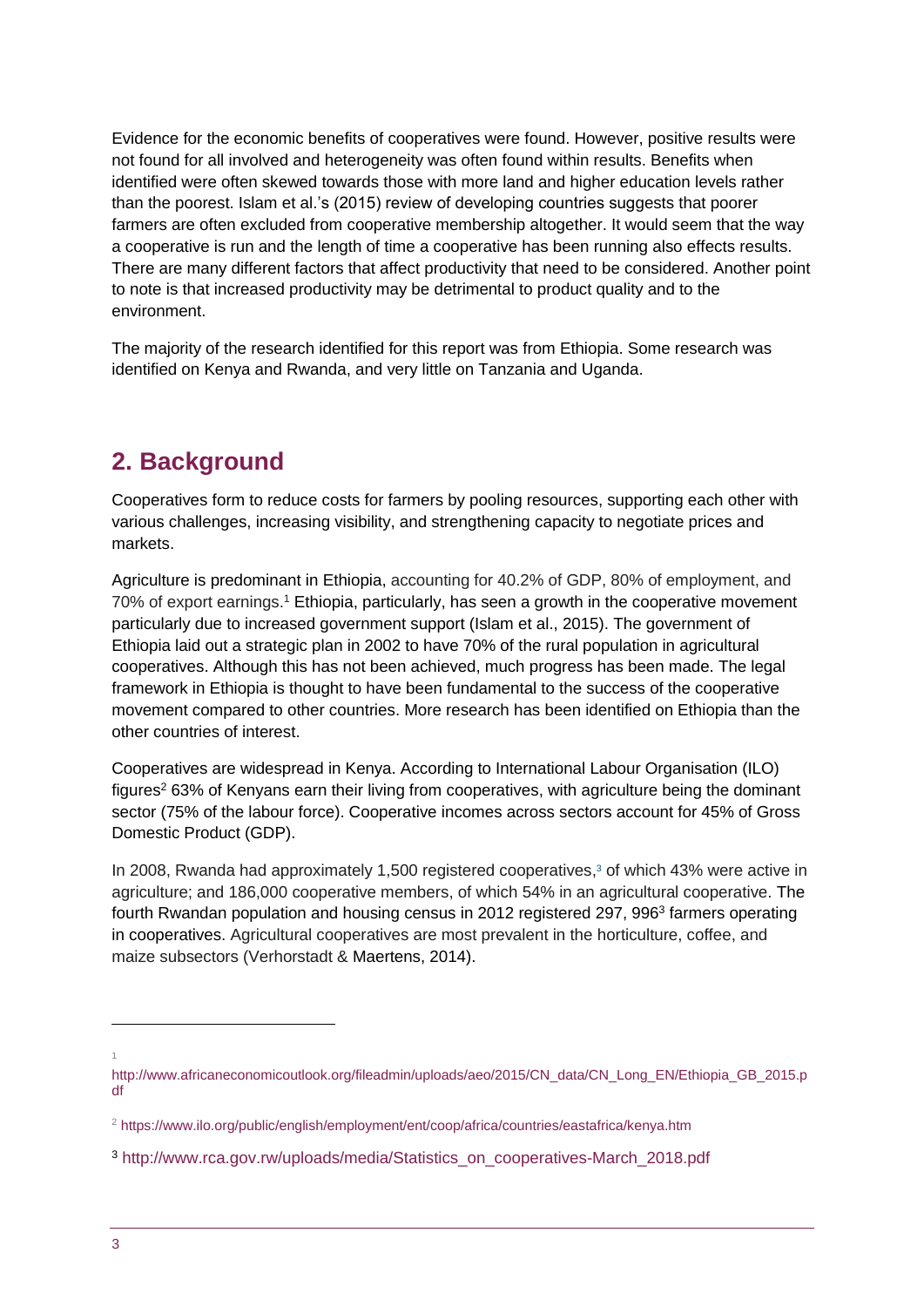Little research was identified on Tanzania and background information was not readily available. Recent background on cooperatives in Uganda was also not identified within the scope of this report.

Researchers suggest there has been limited empirical studies evaluating the impact of cooperatives (Kwapong & Korugyendo, 2010; Abebaw & Haile, 2013; Abate at al., 2014). The literature has been building since then. This report focuses on journal published research since 2010. An amount of grey literature was identified which was not focussed on but is listed in Section 9 for further reading.

### <span id="page-3-0"></span>**3. Impact on productivity**

Household survey data was analysed in Ethiopia to evaluate the impact of cooperatives on technical efficiency among smallholders (Abate et al., 2014). Comparison between cooperative member farmers and similar member farmers found cooperatives to be more technically efficient, due to support received. Technical efficiency in this study measured members' ability to access productive inputs and services, including training that enhances productive efficiency. Cooperative farmers were found to use more productive inputs as they had better access to fertilisers and seeds. Technical efficiency difference was estimated at around 5%. Details of the impact of technical efficiency on yield or income was not described. The size of the sample was 1638 farm households.

Another empirical study looked at the impact of agricultural cooperatives on adoption of technology in Ethiopia (Abebaw & Haile, 2013). Cooperative members were found to have better access to extension services and greater fertiliser adoption than non-members. Background research for this study found evidence that [agricultural](https://www.sciencedirect.com/science/article/pii/S0306919212001030) intensification through greater adoption of technologies can improve food security in Sub-Saharan Africa. Within the results it was found that fertiliser adoption was greater for illiterate cooperative farmers. The authors acknowledge that their sample may not be representative of the rest of the country, but does contribute to the limited body of evidence in this area. The sample size was 965 households.

Francesconi and Ruben (2012) investigated the effects of being in a cooperative on milk production in Ethiopia. Both instrumental variable regression and propensity score matching cooperative members produced higher volumes per input compared to farmers who were not cooperative members. Cooperative farmers produced on average 17 litres of milk per day (8 litres per cow) compared to individual farmers who produced 3.5 litres per day (2.5 per cow). However, there was a negative effect on milk quality (measured as the percentage of fat and protein in the milk). Indigenous cows used more by non-cooperative farmers produced smaller amounts of milk, but of a higher quality. State subsidies available to cooperative farmers encouraged the use of artificial insemination services and live exotic<sup>4</sup> cows. The authors note that this would not explain all the difference in quality, and that there are likely to be other factors. These include what is being used for feed and that cross-bred cows are kept inside a barn rather than grazing outside. The sample size was 100 farmers.

1

<sup>4</sup> Breeds from other countries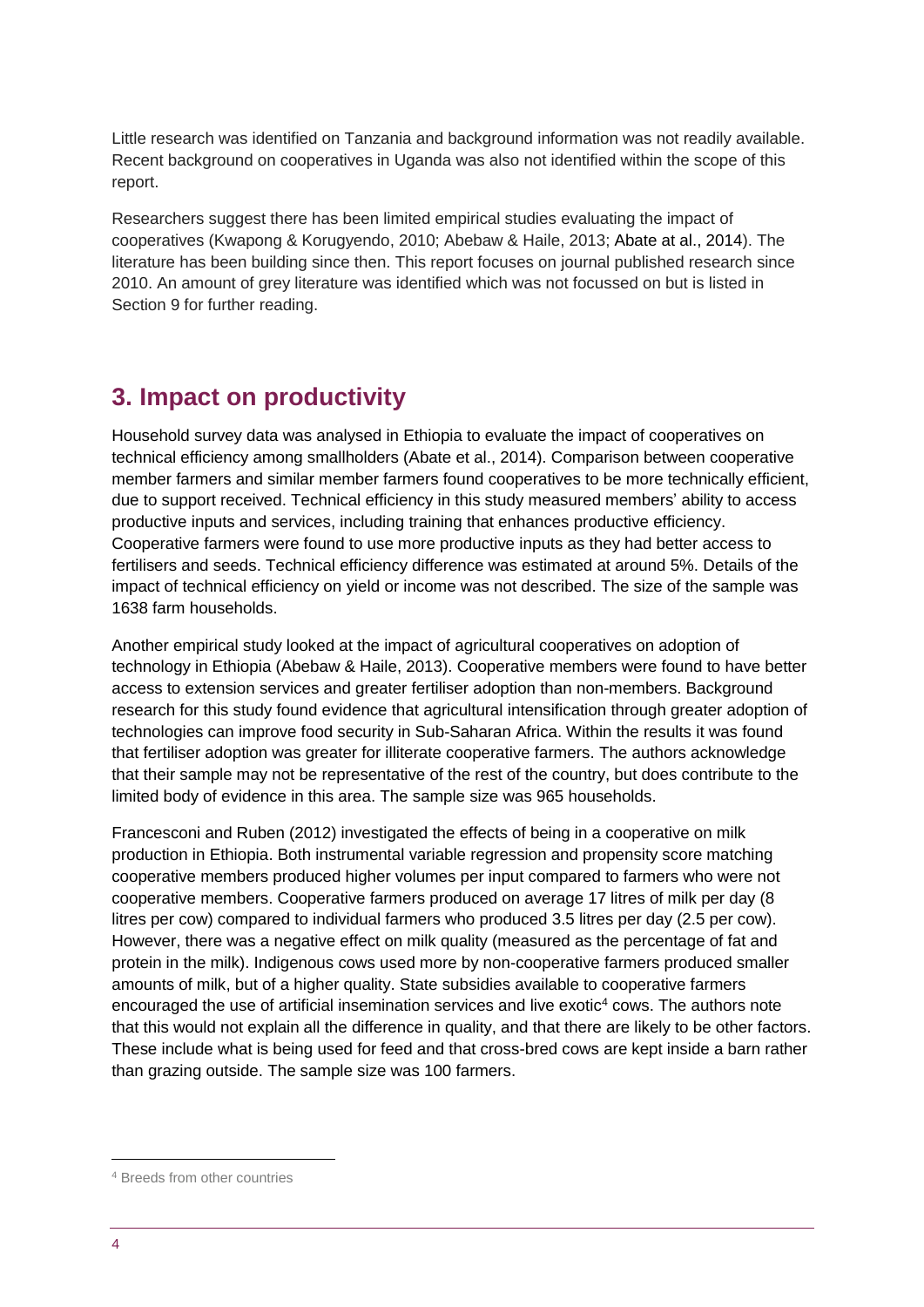Studies focussing on cooperatives and productivity in Kenya, Rwanda, Uganda, and Tanzania were not identified within the scope of this report.

### <span id="page-4-0"></span>**4. Impact on income**

Research on cooperatives in an area of southern Ethiopia found rural household income of cooperative farmers to be higher than within households which are not part of a cooperative (Getnet & Anullo, 2012). Incomes were generated from annual and perennial crops sold to the cooperatives. The study also found a positive effect on savings, and found cooperatives were able to reduce input costs for farmers. A study on smallholder commercial cereal farms in Ethiopia from 2008 (Bernard et al., 2008) found that cooperative members gained a significantly higher price for their outputs compared to similar famers who were not members. Nevertheless, the authors cautioned that the overall result hides considerable heterogeneity. The sample size was 7186 households.

Another study on the impact of cooperative membership on coffee farmers in southwest Ethiopia did not find a significant difference in the incomes, compared to those who were not cooperative members (Shumeta & D'Haese, 2016). The sample size was 256 households. This result was not heterogeneous, identifying that cooperative members who were older, had higher education levels and with larger plantations benefited more from membership. A more recent investigation using the same data set (Shumeta & D'Haese, 2018) found that membership had a positive effect on production of maize and teff grain, and increased the use of fertiliser and improved seeds. However, the effect on food expenditure and income could not be confirmed.

Fischer (2012) investigated banana growing cooperatives in Kenya. Cooperatives were part of an intervention which provided members with access to technological innovation and extension services as well as linking farmers to higher value markets. Members received higher incomes from collective marketing than non-cooperative members. Benefits were thought to come from better product information and planting material. It was the provisions of the intervention that were made available to the cooperative which resulted in improved incomes. The sample size was 444 households.

A study of maize and horticultural cooperatives in Rwanda found significant differences in income levels between members and non-members (Verhofstadt & Maertens, 2014a). Increases were identified in gross farm revenue, net farm income, and farm income per worker. When looking at maize and horticultural cooperatives separately, the positive findings were only identified in maize cooperatives. Findings were not significant for horticultural cooperatives. Modest estimates show maize cooperative incomes increase by around 30% per farm compared to noncooperatives. Maize cooperatives are larger so can achieve greater economies of scale. They have also been established longer. Maize cooperatives also receive more government support. Another difference is that maize cooperatives share land and marketing, but produce individually; horticulture cooperatives share land and production, and cultivation is communal so may provide less incentive. The sample size was 389 households.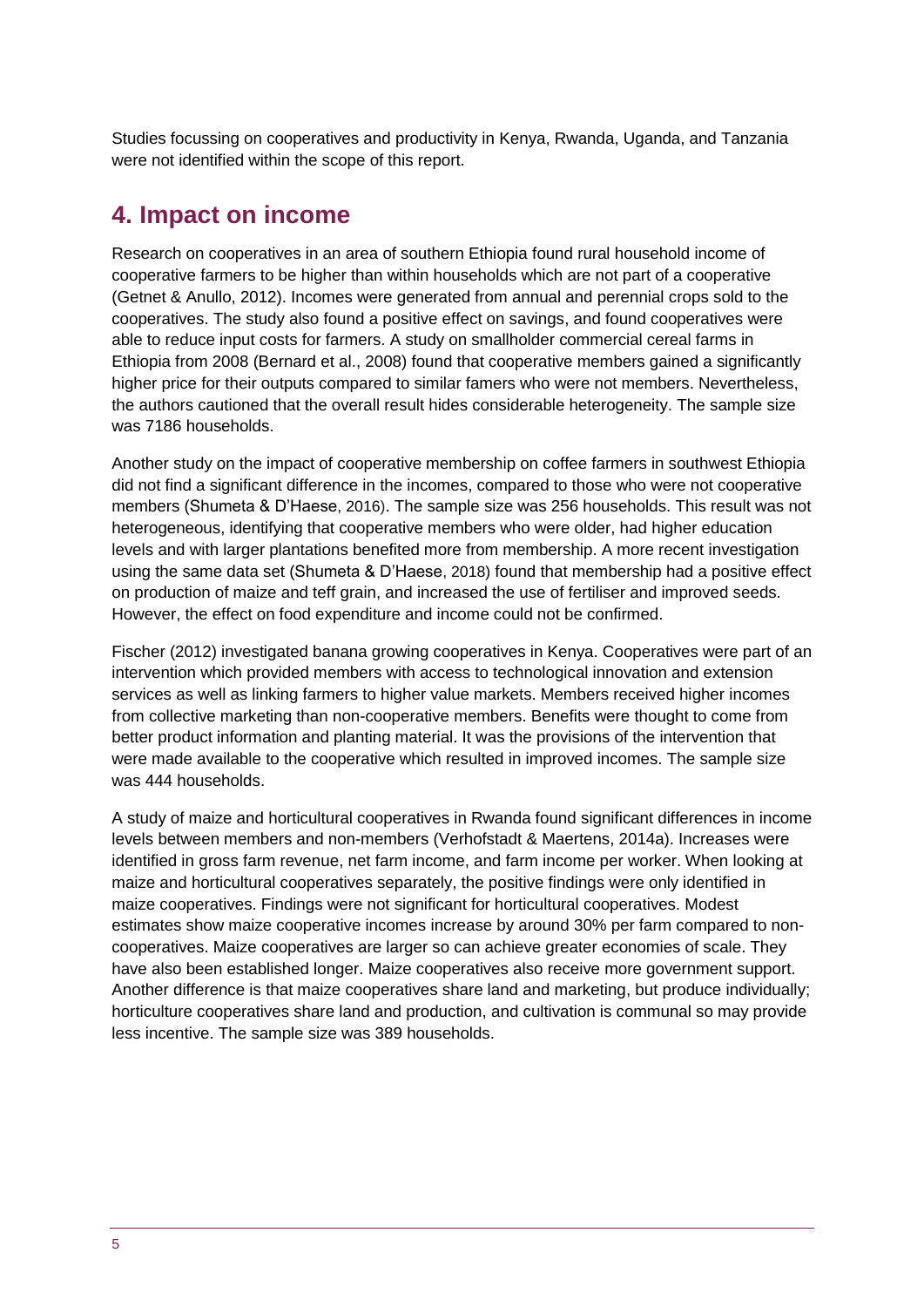## <span id="page-5-0"></span>**5. Impact on welfare**

A study in the eastern part of Ethiopia assessed the impact of cooperatives on member's wellbeing as measured by consumption per adult (Ahmed & Mesfin, 2017). Two estimation methods (propensity score matching and endogenous switching regression estimation) both indicated higher wellbeing measures for members of farm cooperatives compared to nonmembers. Wellbeing was measured in consumption expenditure per adult equivalent. Cooperative membership was found to be more beneficial for household heads with higher education, more land and fewer children. It is therefore not necessarily targeting the poorest. The sample size was 250 households.

Verhofstadt & Maertens (2014b) investigate the relationship between poverty and cooperative membership in Rwanda. They found statistically significant result that cooperative membership reduces the likelihood of being poor by 10 to 14 percentage points. The effects are more pronounced for larger farms and those in more remote areas. The sample size was 389 households.

# <span id="page-5-1"></span>**6. Agricultural markets**

A systematic review looked at the effects of farmer cooperatives in expanding agricultural markets (Islam et al., 2015). Within the countries of interest for this report two studies were found on Kenya, two on Rwanda and eight on Ethiopia. They found the body of literature did not show a notable impact on market access.

Bernard et al. (2008) assessment of cooperatives in rural Ethiopia found cooperatives improved marketing with farmers having better bargaining power and lower transaction costs.

## <span id="page-5-2"></span>**7. Women and youth**

Research from an ILO cooperative programme and local organisations in Kenya, Tanzania and Uganda gathered primary data and reviewed secondary data to investigate women's participation in cooperatives (Majurin, 2012). Women made up around 27% of the membership of the sample of agricultural cooperatives from a sample size of 175 cooperatives. Women were found to be marginally represented in traditional cash crop cooperatives. However, men were less represented in smaller argri-businesses involving fruit, spices, cereals and dairy. Women's representation on cooperative boards was low, an average of 17%. In Kenya, a greater proportion of men were found to have employment contracts and be permanently employed. Women employees were found to earn more than men. This is thought to be due to the larger proportion of men being manual labourers and a larger proportion of women in higher paid clerical work. Access to, and control over, land hinders women from joining cooperatives. Women were surveyed on economic benefits since joining an agricultural cooperative: 59% had started new productive activities, 82% had been able to make new investments, 84% experienced positive change in volume of production (non-commercial), and 96% experienced greater commercial production and profit. Income increased for women, on average, by 186%. On social benefits since joining a cooperative: 64% of members felt an increase in support from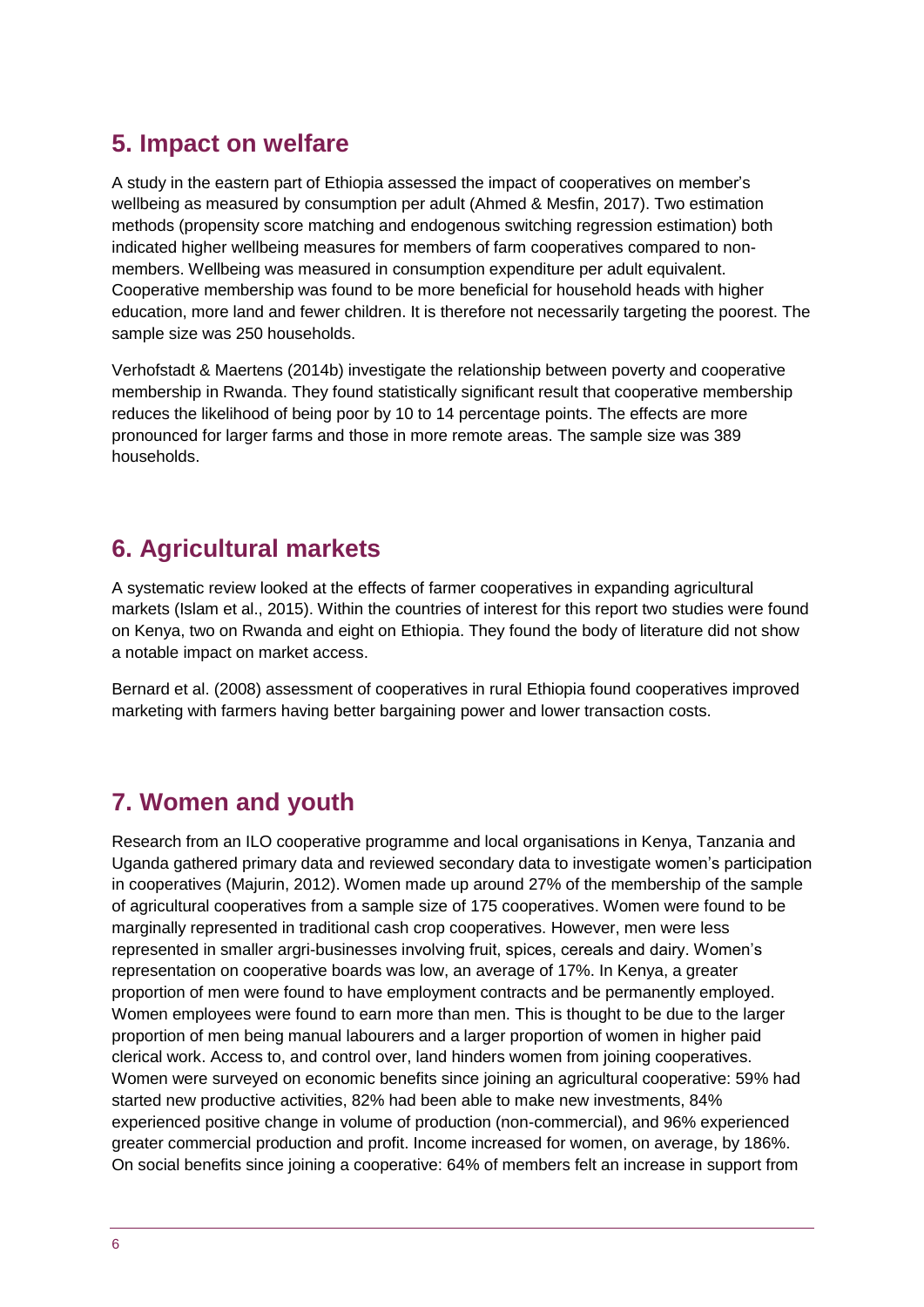the community, and 62% felt an increase in respect; equal participation between married couples in cooperative meetings increased from 30 to 67%. There was also an increase in equality of decision making in a couples' economic activities and children's education. Cooperative membership was found to help build women's confidence.

A scoping study, led by the Royal Tropical Institute (KIT), explored the potentials for youth (age 15-24) in joining agricultural cooperatives after finding knowledge gaps in this area (Flink et al., 2018). Focus group discussions and interviews in Kenya, Uganda and Rwanda identified access to knowledge and training as a key motivator for youth to join a cooperative. Youth were also interested in joining an agricultural cooperative to gain access to land and financial services. Women found it harder to join a cooperative because of heavier burden of household duties than men. Lack of faith in the system of cooperatives was also found. Young men in Uganda believed those put in decision-making roles were chosen through favouritism. The study proposes that cooperatives themselves would benefit from involving young people who would bring new ideas and technologies.

## <span id="page-6-0"></span>**8. Social and environmental impacts**

Data on coffee farmers in Ethiopia was investigated to analyse social capital of cooperative members (Mojo et al., 2015). Compared to non-members, researchers found greater trust, commitment and satisfaction levels. Trust measures referred to trust in the community, trust in information received through the cooperative and information received by their customers. Farmers rated various statements on commitment and satisfaction.

Farmers assessed their agreement or disagreement to statements related to these areas for assessment. Analysis on environmental performance was not positive. Farmers were asked to rate changes to soil fertility, soil erosion, fertiliser consumption, herbicide use, crop diversity and canopy cover. Cooperative farming is more intensified so was found to negatively affect these factors.

#### <span id="page-6-1"></span>**9. Further resources, grey literature**

The scope of this report focused on journal-based literature. However, a number of unpublished resources were identified and may be useful for further research.

Anania, P. & Rwekaza, G.C. (2018). **The Benefits And Challenges Of Agricultural Marketing Co-Operatives In Moshi District, Tanzania**.

[https://www.researchgate.net/publication/322664987\\_THE\\_BENEFITS\\_AND\\_CHALLENGES\\_O](https://www.researchgate.net/publication/322664987_THE_BENEFITS_AND_CHALLENGES_OF_AGRICULTURAL_MARKERTING_CO-OPERATIVES_IN_MOSHI_DISTRICT_TANZANIA) [F\\_AGRICULTURAL\\_MARKERTING\\_CO-OPERATIVES\\_IN\\_MOSHI\\_DISTRICT\\_TANZANIA](https://www.researchgate.net/publication/322664987_THE_BENEFITS_AND_CHALLENGES_OF_AGRICULTURAL_MARKERTING_CO-OPERATIVES_IN_MOSHI_DISTRICT_TANZANIA)

#### Anania, P. (2016). **The Contribution of Agricultural Marketing Co-operatives in Service Provision to Members in Tanzania: A Case of Moshi District.**

https://www.researchgate.net/publication/324759398 The Contribution of Agricultural Marketin [g\\_Co-operatives\\_in\\_Service\\_Provision\\_to\\_Members\\_in\\_Tanzania\\_A\\_Case\\_of\\_Moshi\\_District](https://www.researchgate.net/publication/324759398_The_Contribution_of_Agricultural_Marketing_Co-operatives_in_Service_Provision_to_Members_in_Tanzania_A_Case_of_Moshi_District)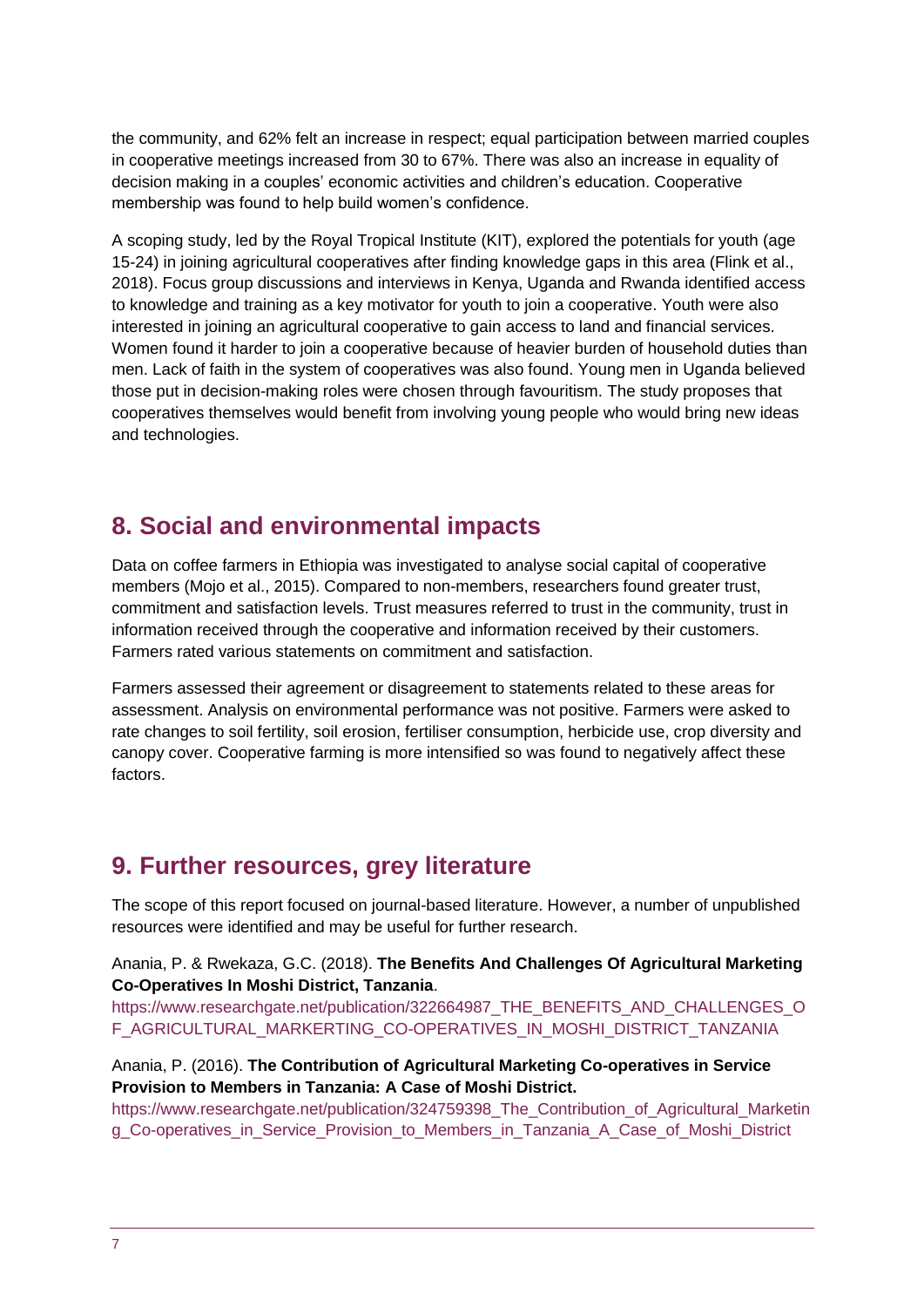Mahando, D & Ganja, S. (2013). **The Dilemma of Members of Farmers' Cooperatives after Liberalisation of Domestic Coffee Marketing: The Case of Moshi and Rombo Districts, Tanzania.** 

<http://jehs.duce.ac.tz/index.php/jehs/article/view/68/>

Manzano Lepe, B. (2015/16). **The Role Of Agriculture Cooperatives And Farmer Organizations On The Sustainable Agricultural Practices Adoption In Uganda**. [https://lib.ugent.be/fulltxt/RUG01/002/305/220/RUG01-002305220\\_2016\\_0001\\_AC.pdf](https://lib.ugent.be/fulltxt/RUG01/002/305/220/RUG01-002305220_2016_0001_AC.pdf)

Pesha, J.C., Liu, Y., Ehsan, E., Addo, A.M. & Ingabire M.C. (2017). **The Role of Financial Cooperatives in Promoting Rice Production in Tanzania: A Case of Mvomero SACCO** <https://iiste.org/Journals/index.php/JEDS/article/download/40374/41521>

#### Lutwama, J. (2015) **Smallholder Farmer Organizational Models in Uganda and Kenya Successful Models, Best Practices and Lessons Learned**

https://d2vmpwbfz8si1e.cloudfront.net/sites/default/files/paragraph/attachments/agric\_report\_revi [sed\\_internet\\_2.pdf](https://d2vmpwbfz8sj1e.cloudfront.net/sites/default/files/paragraph/attachments/agric_report_revised_internet_2.pdf)

Kwapong, N. A. & Lubega, P. (2010). **Revival of Agricultural Cooperatives in Uganda** https://www.researchgate.net/publication/325896285\_Revival\_of\_Agricultural\_Cooperatives\_in [Uganda](https://www.researchgate.net/publication/325896285_Revival_of_Agricultural_Cooperatives_in_Uganda)

#### Jordan, T. (2016) **Agricultural cooperatives and the social economy in Kenya's changing governance landscape**

<http://edepot.wur.nl/408768>

UN Women. (2018). **Empowering women farmers in Rwanda to grow better crops, better food and incomes.** 

[https://reliefweb.int/report/rwanda/empowering-women-farmers-rwanda-grow-better-crops-better](https://reliefweb.int/report/rwanda/empowering-women-farmers-rwanda-grow-better-crops-better-food-and-incomes)[food-and-incomes](https://reliefweb.int/report/rwanda/empowering-women-farmers-rwanda-grow-better-crops-better-food-and-incomes)

Nsingize, G. (2013). **The contribution of agricultural cooperatives to small holder farmers' household income A Case of COAMV Cooperative, Burera District, Rwanda**. <http://edepot.wur.nl/279035>

Tefera, D.A., Bijman, J. & Slingerland, M. (2016). **Agricultural Co-Operatives in Ethiopia: Evolution, Functions and Impact: Agricultural Co-operatives in Ethiopia** [https://www.researchgate.net/publication/305826248\\_Agricultural\\_Co-](https://www.researchgate.net/publication/305826248_Agricultural_Co-Operatives_in_Ethiopia_Evolution_Functions_and_Impact_Agricultural_Co-operatives_in_Ethiopia)Operatives in Ethiopia Evolution Functions and Impact Agricultural Cooperatives in Ethiopia

Rodrigo, M. (2012). **Do cooperatives benefit the poor? Evidence from Ethiopia** <https://pdfs.semanticscholar.org/b7b7/759b8b30182e2debc245fd50eed5b03a33a3.pdf>

Feyisa, A.D. (2016). **The Role of Agricultural Cooperatives in Risk Management and Impact on Farm Income: Evidence from Southern Ethiopia** <http://article.sciencepublishinggroup.com/html/10.11648.j.ijebo.20160404.11.html>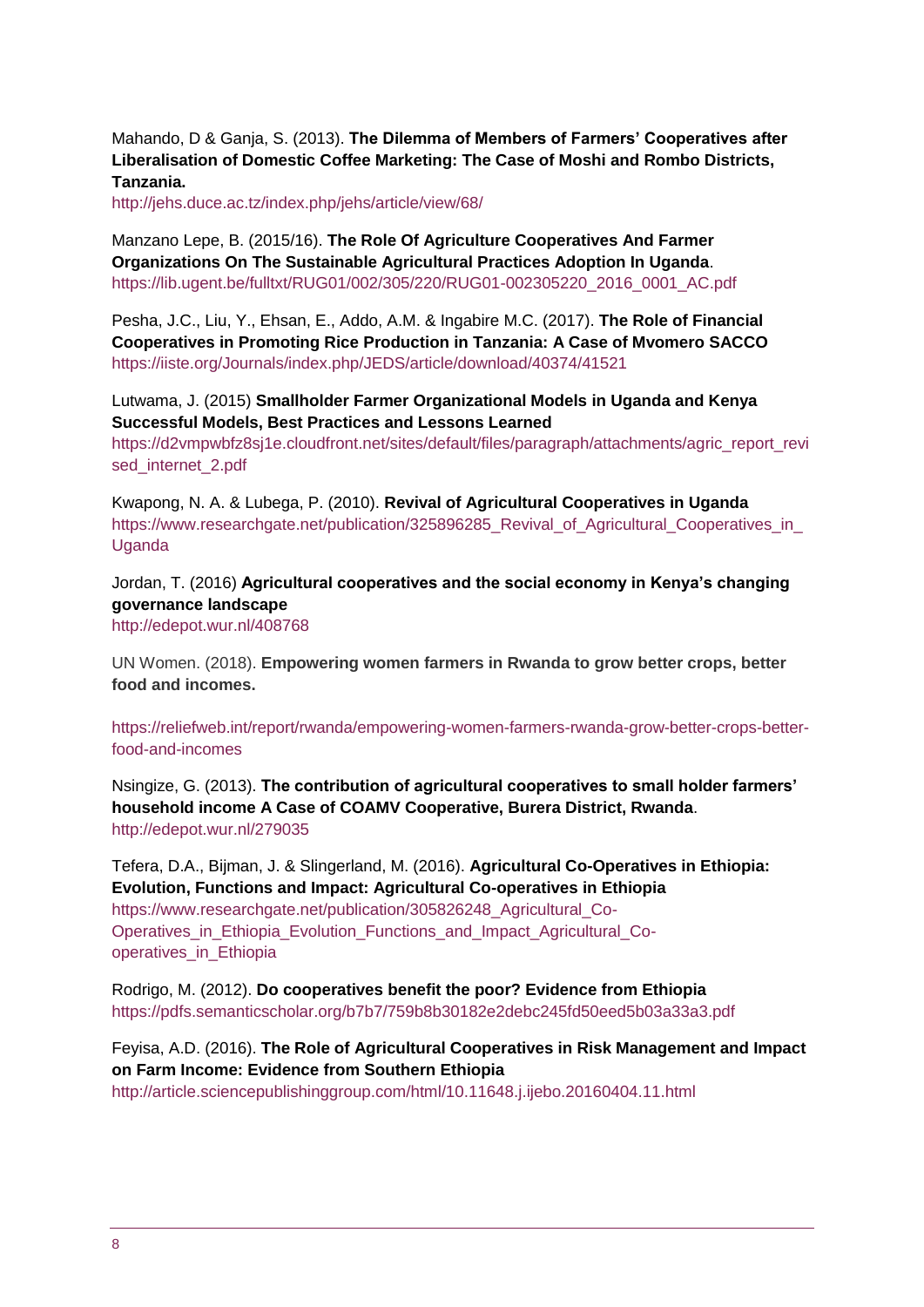### <span id="page-8-0"></span>**10. References**

Abate, G. T., Francesconi, G. N., & Getnet, K. (2014). IMPACT OF AGRICULTURAL COOPERATIVES ON SMALLHOLDERS'TECHNICAL EFFICIENCY: EMPIRICAL EVIDENCE FROM ETHIOPIA. *Annals of Public and Cooperative Economics*, 85(2), 257-286. <https://onlinelibrary.wiley.com/doi/abs/10.1111/apce.12035>

Abebaw, D., & Haile, M. G. (2013). The impact of cooperatives on agricultural technology adoption: Empirical evidence from Ethiopia. *Food Policy*, 38, 82-91. <https://www.sciencedirect.com/science/article/abs/pii/S0306919212001030>

Ahmed, M. H., & Mesfin, H. M. (2017). The impact of agricultural cooperatives membership on the wellbeing of smallholder farmers: empirical evidence from eastern Ethiopia. *Agricultural and Food Economics*, 5(1), 6.

<https://agrifoodecon.springeropen.com/articles/10.1186/s40100-017-0075-z>

Bernard, T., Taffesse, A.S., & Gabre‐Madhin, E. (2008). Impact of cooperatives on smallholders' commercialization behavior: evidence from Ethiopia. *Agricultural Economics*, 39(2), 147-161. <https://onlinelibrary.wiley.com/doi/abs/10.1111/j.1574-0862.2008.00324.x>

Fischer, E., & Qaim, M. (2012). Gender, agricultural commercialization, and collective action in Kenya. *Food Security*, 4(3), 441-453. <https://link.springer.com/article/10.1007/s12571-012-0199-7>

Flink, I., Vaast, C., Jacobs, J, & Turolla, M. (2018) Youth in Agricultural Cooperatives: a two-way street? Food and Business Knowledge Platform. [https://knowledge4food.net/wp-content/uploads/2018/04/180405\\_kit-youth-agri-coop\\_summary](https://knowledge4food.net/wp-content/uploads/2018/04/180405_kit-youth-agri-coop_summary-def.pdf)[def.pdf](https://knowledge4food.net/wp-content/uploads/2018/04/180405_kit-youth-agri-coop_summary-def.pdf)

Francesconi, G.N., & Ruben, R. (2012). The hidden impact of cooperative membership on quality management: A case study from the dairy belt of Addis Ababa. *Journal of Entrepreneurial and Organizational Diversity*, 1(1), 85-103.

[http://www.euricse.eu/wp-content/uploads/2016/06/jeodfrancesconi-](http://www.euricse.eu/wp-content/uploads/2016/06/jeodfrancesconi-rubenthehiddenimpactofcooperativemembershiponqualitymanagementacasestudyfromthedairy.pdf)

[rubenthehiddenimpactofcooperativemembershiponqualitymanagementacasestudyfromthedairy.p](http://www.euricse.eu/wp-content/uploads/2016/06/jeodfrancesconi-rubenthehiddenimpactofcooperativemembershiponqualitymanagementacasestudyfromthedairy.pdf) [df](http://www.euricse.eu/wp-content/uploads/2016/06/jeodfrancesconi-rubenthehiddenimpactofcooperativemembershiponqualitymanagementacasestudyfromthedairy.pdf)

Getnet, K., & Anullo, T. (2012). Agricultural cooperatives and rural livelihoods: Evidence from Ethiopia. *Annals of Public and Cooperative Economics*, 83(2), 181-198. <https://onlinelibrary.wiley.com/doi/abs/10.1111/j.1467-8292.2012.00460.x>

Islam, S., Mazariegos, V., Nagarajan, G., & Zaman, L. (2015). Effects of Farmer Cooperatives on Expanding Agricultural Markets in Developing Countries: A Systematic Review. Social Impact. USDA.

[https://apps.fas.usda.gov/fais/public/files/Food%20for%20Progress%20Learning%20Agenda%20](https://apps.fas.usda.gov/fais/public/files/Food%20for%20Progress%20Learning%20Agenda%20-%20Effects%20of%20Farmer%20Cooperatives%20on%20Expanding%20Agricultural%20Markets.pdf) [-](https://apps.fas.usda.gov/fais/public/files/Food%20for%20Progress%20Learning%20Agenda%20-%20Effects%20of%20Farmer%20Cooperatives%20on%20Expanding%20Agricultural%20Markets.pdf)

[%20Effects%20of%20Farmer%20Cooperatives%20on%20Expanding%20Agricultural%20Market](https://apps.fas.usda.gov/fais/public/files/Food%20for%20Progress%20Learning%20Agenda%20-%20Effects%20of%20Farmer%20Cooperatives%20on%20Expanding%20Agricultural%20Markets.pdf) [s.pdf](https://apps.fas.usda.gov/fais/public/files/Food%20for%20Progress%20Learning%20Agenda%20-%20Effects%20of%20Farmer%20Cooperatives%20on%20Expanding%20Agricultural%20Markets.pdf) 

Kwapong, N.A., & Korugyendo, P.L. (2010). Revival of agricultural cooperatives in Uganda. *IFPRI USSP Policy Note*, *11*.

<http://citeseerx.ist.psu.edu/viewdoc/download?doi=10.1.1.227.1042&rep=rep1&type=pdf>